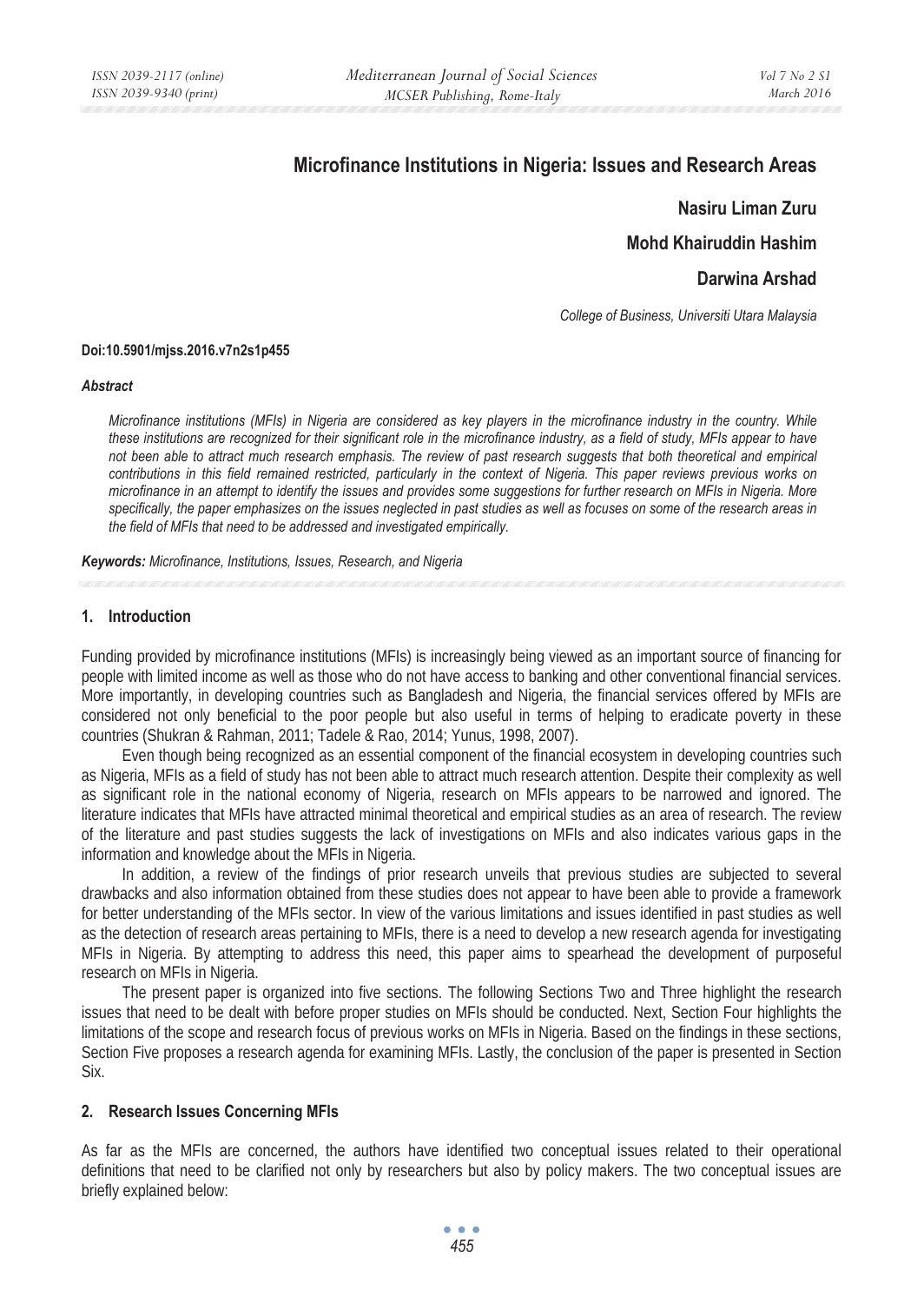### *2.1 The concept of Microfinance*

Microfinance institutions (MFIs) provide micro financing to their clients. The MFIs are created and funded by non-profit organizations, government agencies, individuals, local community and large financial institutions. In general, the term microfinance has been defined in two different ways. The first definition refers to microfinance as small loans or microloan offered to poor people or those individuals who have very low income or are self-employed (Olanike & Adebola 2014). However, the other common definition of microfinance has a broader meaning. According to the second definition, apart from the small amount of loans given out, the other services related to finance such as credit, savings, insurance and fund transfers are also considered as important components of microfinance (Al-Shami et al., 2014). As far as research on microfinance is concerned, the review of previous studies appears to indicate that most of the studies tend to mainly investigate microfinance as small loans borrowed by the poor (Microfinance Information Exchange, Inc., 2010).

# *2.2 Types of MFIs*

The more recent estimates from the World Bank suggest that there are more than 7,000 MFIs worldwide and that these institutions served more than 16 million clients as well as provided a total of US\$2.25 billion in loans and other financial assistance (Businessnewsdaily, 2013). In addition, it is equally important to know that although MFIs are found in many developing countries, they differ greatly in their nature and importance. For instance, in Nigeria alone, there are five types of MFIs. They include; the MFIs owned by the local community, the private initiated MFIs, the government funded MFIs, the MFIs owned by the non-government organizations and the foreign owned MFIs (Central Bank of Nigeria, 2015). In other words, MFIs are not homogenous but heterogeneous. Given this, researchers should emphasize on their different types when investigating MFIs.

### **3. Issues Identified from Past Studies on MFIs**

Over the years, even though MFIs in Nigeria appears to have been able to attract increasing research attention, empirical studies on these institutions are still relatively limited in terms of their scope as well as focus. At the general level, the research focus has been primarily on reporting and describing their intellectual capital, information communication technology (ICT) adoption, capital structure, corporate governance, and effectiveness of the financial schemes on the reduction of poverty (Abraham & Balogun, 2012; Amoo & Kolawole, 2015; Ashamu & Ayodele, 2015; Chinasa, 2015; Ikpefan, Kazeem, & Taiwo, 2015; Kasali, Ahmad, & Ean, 2015; Olasupo, Afolami, & Shittu, 2014; Oludare & Oyedele, 2015; Onugu Uchenna, Obianuju, & Kamaldeen, 2015; Owolabi, 2015; Paul & Emesuanwu Catherine Ebelechukwu, 2015; Ringim, Razalli, & Hasnan, 2012; Waithaka, Gakure, & Wanjau, 2013).

Accordingly, the following section presents the common characteristics and shortcomings of past research on MFIs as identified in prior studies.

# *3.1 Business Practices and Performance of MFIs*

The literature suggests that effective business practices are related to organizational performance. Both previous conceptual as well as empirical studies have provided the evidence that indicate the linkage between business practices and organizational performance (Hashim, 2012; Marcus, 2006). However, the review of past studies indicates that there is not only little information on the business practices adopted by the MFIs but also the relationships between business practices and performance of MFIs have not been established, particularly in the Nigerian context (Abraham & Balogun, 2012; Olanike & Adebola, 2014).

#### *3.2 Business Strategy in MFIs*

Business strategy is essential to the success of all organizations. Business enterprises such as microfinance institutions need to develop effective business strategy in order to sustain their organizational performance and operations. However, the review suggests that there is little information about the business strategy adopted the MFIs in Nigeria. The review further reveals that barely any research attempt has been made to investigate MFIs from the business strategy perspective. Despite the increased knowledge in the area of business strategy, little research exists that examines the business strategy formulated and implemented by the MFIs. The lack of information and knowledge concerning business strategy adopted by the MFIs in Nigeria justified for more studies to focus on this important area of research (Vanroose & D'Espallier, 2013).

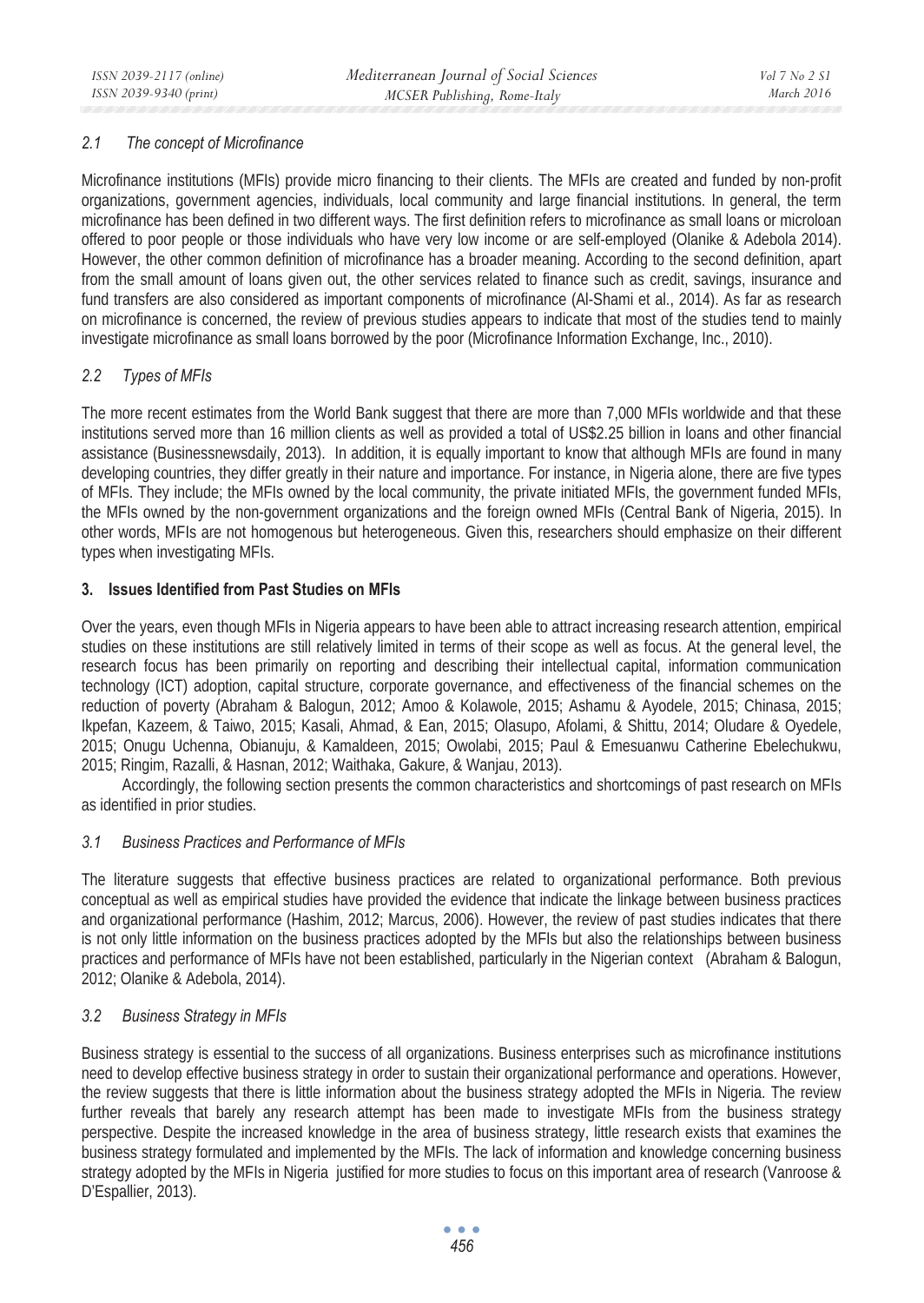### *3.3 Competition among the MFIs*

Like other business organizations, MFIs have to compete with other organizations for various resources. The most common resource that business organizations compete for are customer dollars. More importantly, it is essential for management of MFIs to know, understand, and appreciate that competition is usually complex. The MFIs should be alert to the competitive environment and careful enough not to oversimplify the information about it that flows into their organization. Some information about competition is often quite easily to get. Meanwhile, other kinds of information about competition may be more difficult to obtain. Although the literature also suggests that competition can influence organizational performance, very few studies have actually investigated the intensity of competition in the microfinance industry in Nigeria as well determine the impact of competition on the performance of MFIs (Assefa, Hermes, & Meesters, 2013; Vanroose & D'Espallier, 2013).

# *3.4 Omission of Theories in the Study of MFIs*

Despite the tremendous increase in knowledge and theories in the areas of management such as finance, marketing, human resource, and strategic management, not much of these management theories have been adopted by researchers in investigating MFIs. For example, although strategic management is applicable and relevant to MFIs, there has been limited attempt to study these organizations from the strategic management perspective in Nigeria.

### *3.5 Lack of Entrepreneurial Approach*

In an earlier study, Jennings (1994) pointed that the success of an individual organization depends on various factors that can only be observed at different levels of analysis. Nevertheless, the literature indicates the lack of entrepreneurial approach as well as multi-level research design in the study of MFIs in Nigeria. The review of past studies seems to indicate that previous research that examined MFIs tend to analyze these institutions primarily from the organizational level (either individual level or organizational level). This single level of analysis may result in the researcher overlooking other key factors that can affect the success of MFIs at different levels of analysis.

# **4. Research Agenda for Studying MFIs in Nigeria**

Having identified the shortcomings and limitations of past research on MFIs as documented in the literature and past studies, this paper proposed the following research agenda.

#### *4.1 Appropriate Operational Definition of Microfinance and MFIs*

As shown earlier, currently there is no one overall acceptable standard definition of MFIs. In practice, the definitions of MFIs are based on the types of financial services they provided to their clients. However, given the uniqueness of MFIs (in terms of their ownerships, resources and management styles for instance), any definition based on just financial services is believed to be inappropriate to describe and measure satisfactorily the true nature of MFIs in Nigeria.

Defining MFIs appropriately is important because it has serious implications on the directions of research to be conducted and the formulation and implementation of the related policies. In other words, a precise and more appropriate definition that reflects the ownership, size, the nature and the needs of MFIs is essential and advantageous not only for a particular MFI, but also for policy makers and supporting agencies in planning and nurturing the proper growth and development of the MFIs sector as a whole.

Given the importance of a precise and more appropriate definition of MFIs, this paper suggests that more empirical studies should focus in this area. Attempts to define MFIs appropriately should not only be based on quantitative criteria but also qualitative criteria should also be taken into consideration to reflect the true nature of MFIs.

# *4.2 Developing MFIs Taxonomies in Nigeria*

Microfinance institutions (MFIs) consist of different types of organizations and they serve a wide range of clients/customers. It is generally believed that the presence of different types of MFIs is the indication of imperfections in the economies in which MFIs exist. Developing taxonomies of MFIs is a prerequisite for explaining how MFIs in Nigeria differ from each other. This move can also further promote as well as facilitate research on these organizations.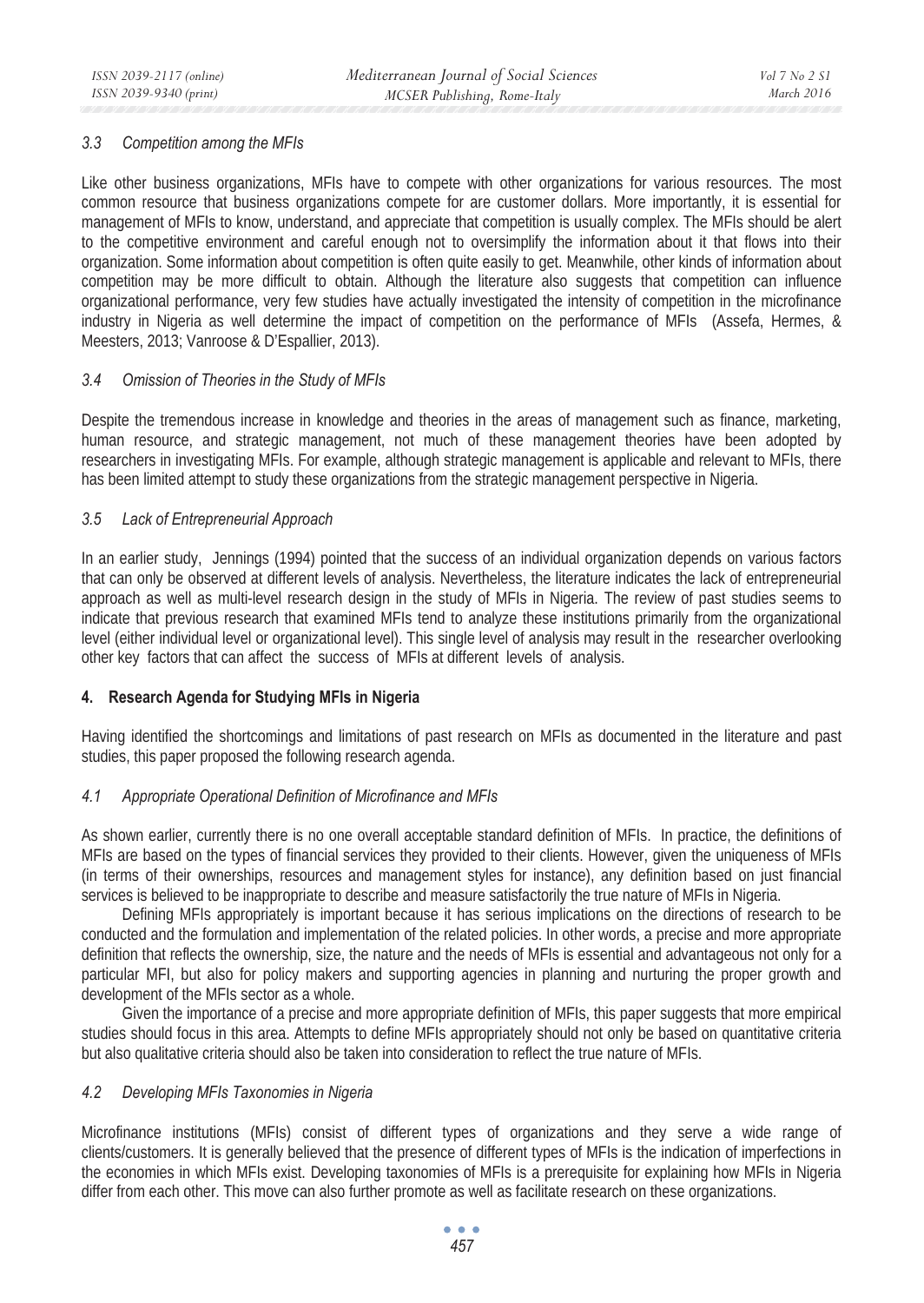### *4.3 Purpose of Research*

The review past studies appears to suggest that the purpose of previous studies on MFIs is generally limited in terms of their research focus as well as scope. Studies that have restricted research focus and scope are not able to provide useful insights into the true nature of the MFIs as well as the way they are managed. The limited research focus and scope may also restraint the information and knowledge on MFIs as a field of study. In this area, it is advocated that future research projects should include a clearer statement of purpose. It is also suggested that researchers attempt to expand their purpose of study by striving to explain the environmental as well as organizational factors that can influence their performance and their important role in eradicating poverty, particularly in the Nigerian context.

### *4.4 Theoretical Orientation*

Meaningful and rigorously empirical research should include theory. As previously highlighted, previous research on MFIs has however neglected to study these organizations from the perspective of modern management theory. Despite the tremendous increase in knowledge in the areas of management theories, little research has been conducted to investigate the relevant and applicability of these theories to MFIs.

Although some researchers may claim that there is no one best theory to explain the business operations and growth of MFIs, it is about time that more research attempts be made to borrow theories from the other disciplines (such as management and economics theories) to help explain MFIs behavior. For instance, since MFIs are concerned with units of economic activity, attempts to borrow the theory of monopolistic competition can help to explain why certain MFIs adopt different types of business strategy.

The various theories in the field of strategic management (such as contingency theory, resource-based view theory, socio-cultural theory, and the uncertainty-based theory) could be adopted to help understand, explain and predict MFIs behaviors. Moreover, by using induction and deduction reasoning, attempts can also be made to construct theories of MFIs.

### *4.5 Focus on Methodological Issues*

The MFIs in Nigeria are heterogeneous in nature. They differ in types of ownerships, capital structures, in management styles and sophistication, in stages of development, and in their performance. Meanwhile, the research focus on MFIs in this country is very limited and confined to areas such as intellectual capital, information, communication and technology (ICT) adoption, capital structure, governance, marketing and effectiveness of the financial schemes.

Of the research that investigated MFIs in Nigeria, many suffer from methodological problems such as different types of samples used, used of secondary data, and divergent operational definitions of MFIs. As a result of these shortcomings, any attempt to develop a framework for understanding MFIs based on previous research would be futile.

#### *4.6 Level/Unit of Analysis*

As an important area of research, MFIs should be studied at five different levels of analysis. Given that they are not homogenous, these institutions should be study from multiple levels of analysis. Research on MFIs should focus on multiple levels of analysis that include the following; individual level (individual owners and managers of MFIs), organizational level (organizational perspective and factors), group level (similar or different types of MFIs), industry level (all the MFIs and from the perspective of the microfinance industry) and the level of society (impact of MFIs on the society). Nevertheless, the literature review indicates that researchers in the area of MFIs in Nigeria have tended to not only avoid multilevel research but also emphasis on only a single level of analysis.

For instance, the relationships between the external factors, organizational factors and performance of MFIs can be studied by using multiple levels of analysis. Research that focus on multiple levels of analysis is able to provide both holistic and functional perspectives to not only scholars, but also useful for practitioners and public policy makers as well. In addition, according to the entrepreneurial perspective, the success of the individual enterprise will be affected by various factors that can only be examined at different levels of analysis. The omission of any one of these perspectives will make the owners and managers of the MFIs less aware of the essential internal and external factors that can influence their performance. Importantly, by adopting multiple levels of analysis, the policy makers will be able to obtain not only holistic and functional perspectives but also useful information that they can use to develop more effective assistance programs to promote and encourage the development of more successful MFIs.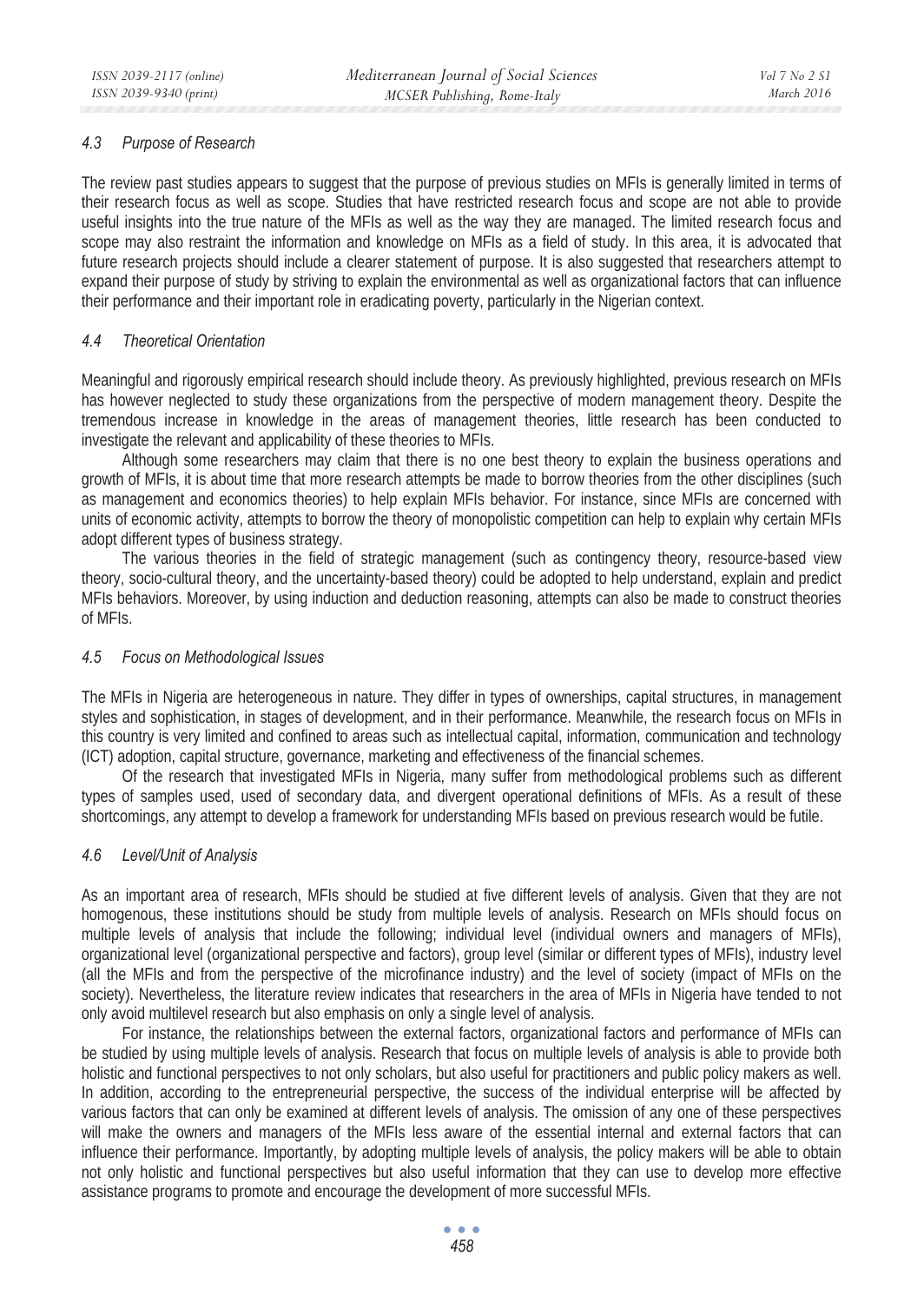| ISSN 2039-2117 (online) | Mediterranean Journal of Social Sciences | Vol 7 No 2 $S1$ |
|-------------------------|------------------------------------------|-----------------|
| ISSN 2039-9340 (print)  | MCSER Publishing, Rome-Italy             | March 2016      |
|                         |                                          |                 |

Given the importance to understand the different levels of analysis in the study of MFIs, it is suggested that future researchers examine these institutions by using multiple levels of analysis. The adoption of multilevel research can help to explain various perspectives of MFIs as well as provides new insights into these institutions and as such, should therefore be encouraged in future research projects.

### *4.7 Longer Time Frame*

The review of past research reveals that prior studies has not emphasized on the need for wide time frame when investigating the various types of MFIs in Nigeria. Although in general, cross-sectional studies are easier to conduct, these one-short studies involve gathering data just once and at only one point in time. Results from this short time frame studies are normally less insightful than the findings of longitudinal studies that attempt to examine MFIs at more than one point in time. For instance, in the case of new MFIs, longer time frame is important because these institutions are extremely fragile and they often experience many changes as well as challenges within their short period of operations. Only by conducting longitudinal studies will the researchers be able to study and capture the effects and the challenges faced by the new MFIs.

Having underlined this issue, it is proposed that future research should move towards longer time frames (at least three to five years) since different strategic issues develop into fundamental as organizations and the industry in which they operate evolve.

#### *4.8 Suggested Research Methodology*

The review also suggests that there seems to be little research that focused on issues of causality in MFIs. Previous research mainly adopted short time frame studies that attempted to examine the variables that are associated to the performance of the MFIs. However, as a field of study and in order to keep pace with the development of MFIs in the microfinance industry, research in this area should also focus on cause and effect relationships. As the field of MFIs evolves, researchers should attempt to pursuit causality and longitudinal studies over cross sectional studies. The cross sectional studies are considered to be inappropriate for investigating MFIs since such methods are not able to provide the information needed to understand, explain, and predict the behaviors of MFIs.

#### **5. Conclusion**

This paper focuses on research in the field of microfinance institutions. The paper highlights not only important research issues in this field of study but also proposes a new research agenda for studying MFIs in Nigeria. Based on the review of the literature and past studies, this paper identifies several issues and proposes key research areas that need further empirical investigations to help us better understand as well as improve our knowledge in MFIs, especially those in operating in the microfinance industry in Nigeria.

The paper began by identifying and discussing the basic research issues concerning MFIs that need to be addressed before proper studies should be conducted. Following this, the proposed new research agenda is developed based on the various problems and shortcomings of the previous works on MFIs in Nigeria.

More specifically, it is proposed in the paper that as an important field of study, MFIs and microfinance should be appropriately defined, purposeful study on MFIs should be based on modern management or economic theory, that MFIs need to be investigated from multi-level and also future research should adopt wide time frame.

Lastly, in view that there is not much research emphasis given to MFIs previously, it is hoped that this paper has provided some contributions toward the development of a purposeful and rigorous research on MFIs, particularly in the context of Nigeria.

### **References**

Abraham, H., & Balogun, I. . (2012). Performance of microfinance institutions in Nigeria : an appraisal of self-reporting institutions to mix market. *International Journal of Humanities and Social Science*, *2*(15), 32–50.

Al-Shami, S. S. A., Majid, A., Bin, I., Rashid, N. A., Hamid, B. A., & Rizal, M. S. (2014). Conceptual framework: The role of microfinance on the wellbeing of poor people cases studies from Malaysia and Yemen. *Asian Social Science*, *1*(1).

Amoo, Z. ., & Kolawole, I. O. (2015). Contributions of microfinance banks to small and medium scale entrepreneurial development in Nigeria ( A case study of Lagos state ), *6*(9), 35–39.